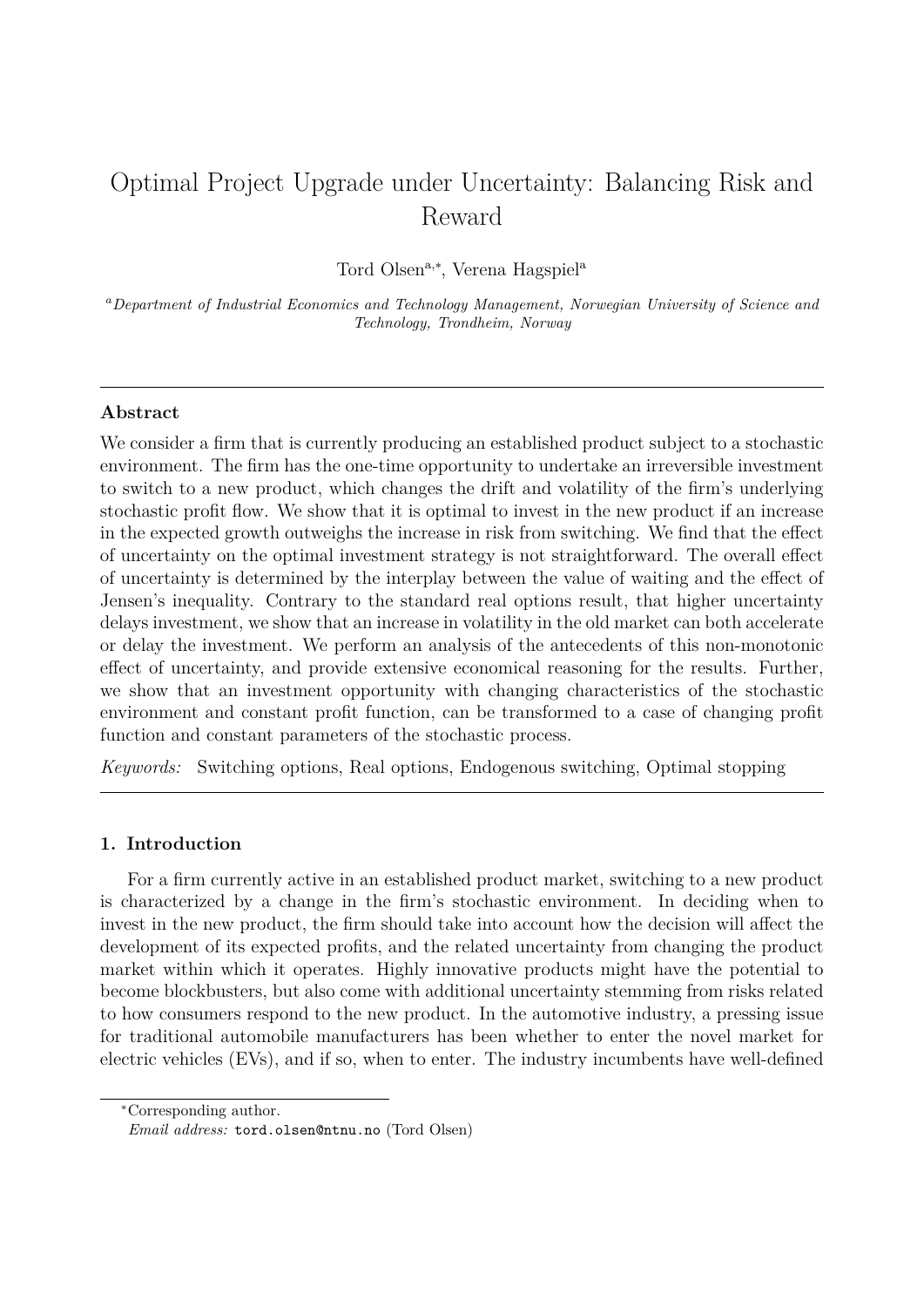markets for their traditional products, but might be missing out on the growing profits from green transportation<sup>1</sup>. The EV market is growing faster than the market for traditional cars<sup>2,3</sup>. However, the younger EV market is exposed to higher uncertainty due to demanding technological challenges<sup>4</sup> and uncertain adoption rates of consumers<sup>5</sup>. Therefore, entering the EV market might change both the expected growth and uncertainty of the firm's profits.

This paper studies the investment problem of a monopolistic firm that has the one-time opportunity to switch from one stochastic profit flow to another. Such investment problems under uncertainty can be characterized as real options (Dixit & Pindyck, 1994; Trigeorgis, 1996), recognizing that the firm has discretion of the investment timing. However, a common assumption in modelling real options problems is that the uncertainty faced by the firm is both independent of the firm's actions and constant. In that, the fundamental uncertainty is modelled by an exogenous stochastic process, often a geometric Brownian motion with constant drift and volatility parameters. Acknowledging that the investment decisions of the firm can alter the characteristics of its uncertain profits, we need to account for the fact that the parameters of the stochastic process can be endogenously changed by the decision of the firm. We model the switch in products as a change from one stochastic regime to another. We model the underlying stochastic process as a geometric Brownian motion, but with different drift and volatility coefficients for each regime. Thus, the firm changes the characteristics of its stochastic environment from investing in the new product.

Most earlier work on investment decisions under uncertainty is limited to models where, upon investment, the functional form of the profit function change, but not the parameters of the underlying stochastic process (Dixit & Pindyck, 1994). One of the contributions here is Alvarez & Stenbacka (2001), who studies a setting where the profit function can be improved by adopting a new technology at a later stage. Their model does however assume that the long-term growth and the volatility driving the profits remain constant, and find that increased uncertainty delays the decision to invest. In contrast, our paper allows the parameters of the stochastic process driving the profits to be changed after investment. Under this assumption, increased uncertainty might not delay investment, but accelerate it. Another strand of the literature allows the stochastic process that the firm faces to be subject to different regimes, and that the process alternates between these regimes over time. Bensoussan et al. (2012) introduce a model where the firm is exposed to exogenous and random switches of regimes, in which the regimes differ in the growth and volatility

<sup>&</sup>lt;sup>1</sup>The traditional German car manufacturers see a stagnation in their traditional markets, and set lofty goals for their EV portfolio. https://www.economist.com/news/business/21737534-coddled-successivegovernments-industry-dogged-dieselgate-lagging-electric

<sup>&</sup>lt;sup>2</sup>Boston Consulting Groups predictions on the EV market going forward: https://www.bloomberg.com/news/articles/2017-11-02/battery-powered-cars-to-be-half-of-global-automarket-by-2030

<sup>3</sup>Statistics on the sales volumes of EVs: http://www.ev-volumes.com/

<sup>4</sup>How the technological uncertainty of the EV market affects the forecasts for the market: https://www.bcg.com/publications/2018/electric-car-tipping-point.aspx

<sup>&</sup>lt;sup>5</sup>On the challenges in the EV market from consumer behaviour: https://www.bloomberg.com/news/features/2017-12-19/the-near-future-of-electric-cars-many-modelsfew-buyers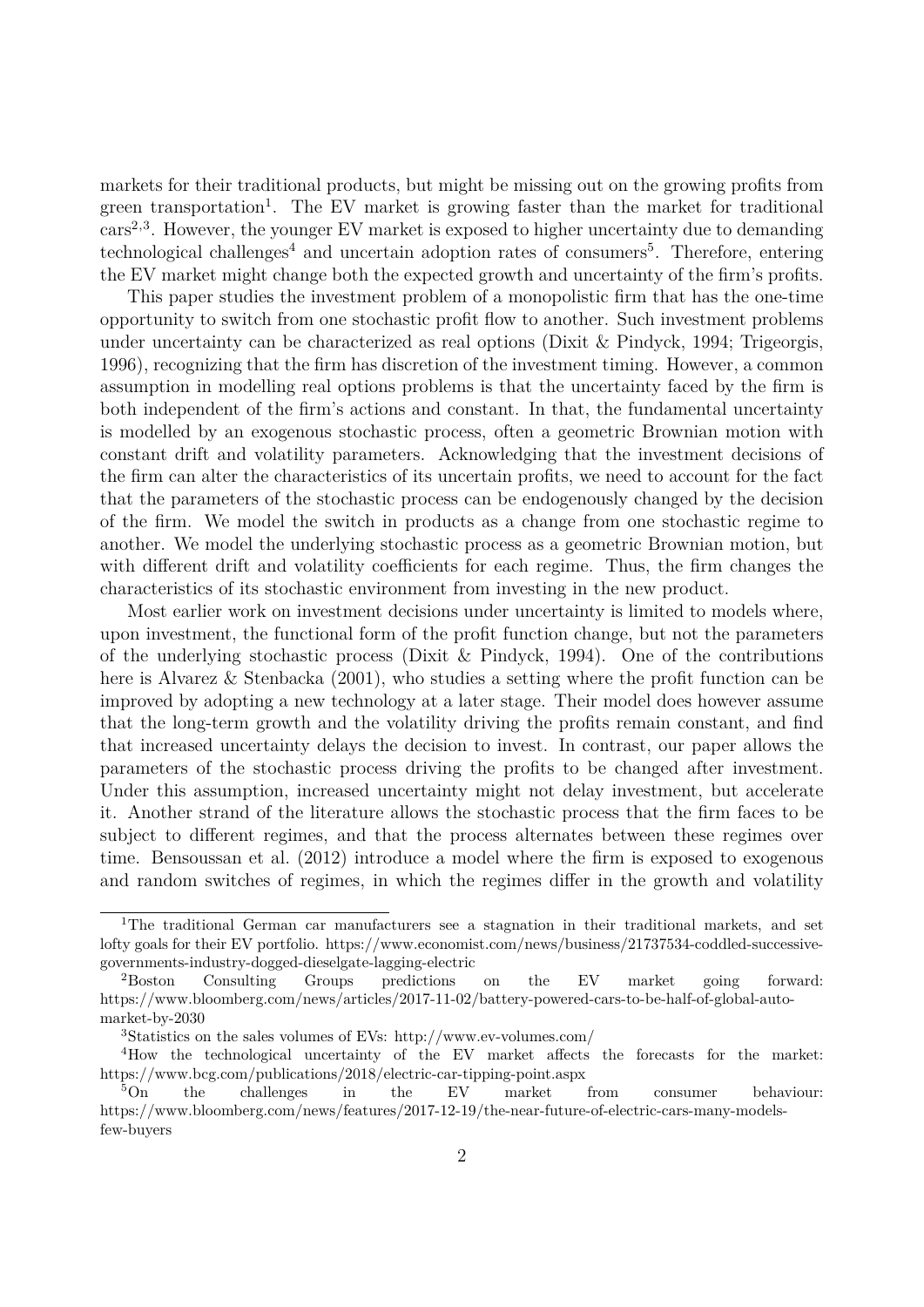of the underlying stochastic process. Thus, the firm acknowledges that it might be facing different structures in its stochastic environment, but has no way of influencing the switching process itself. Like other studies on investment under uncertainty, Bensoussan et al. (2012) find that the optimal strategy of the firm is characterized by an investment threshold, where the firm invests as soon as it observes the exogenous process to reach the threshold. In a similar vein, Bollen (1999) studies the life-cycle problem of products, where the demand for a firm's output is randomly switched from an increasing to a decreasing regime. The author shows that the assumption of a constant regime for the stochastic demand can yield significant errors in the value of an investment opportunity. The aforementioned models allow the stochastic process to switch regimes, but do not allow the firm to affect these switches endogenously. Thus, they still assume that the firm is passive w.r.t. its stochastic environment. One attempt on making the underlying stochastic dependent on the firms actions is presented in Busch et al. (2013). They extend the setting of Bensoussan et al. (2012), by allowing the firm to alter the probability of a switch taking place through its investments. This represents an indirect influence of the firm on the stochastic environment, while in our paper we aim to model this explicitly.

For models considering a firm's possibility to directly influence the underlying stochastic process, the available literature is sparse. Kwon (2010) is one of the first to account for changing parameters of the underlying stochastic process in the investment decision. Kwon (2010) studies a firm currently producing an aging product, with the one-time opportunity to invest in a new product. He models the firm's initial profits by an arithmetic Brownian motion with negative drift. Investing in the new product increases the drift of the process. Assuming the resulting drift to still be negative, the paper also considers an exit option after investment, finding that increased uncertainty can both delay or speed up investment in the new product. Matomäki (2013, Article 1) generalizes the problem of Kwon (2010) by allowing for general specifications of the stochastic process, as well as including changes in volatility. He confirms the results of Kwon (2010), that increased uncertainty can both delay or expedite investment. However, both these papers include an exit option in addition to the investment option. Thus, the reason for the non-monotonic effect of uncertainty in these studies is that increasing the volatility increases the value of the exit option, which then makes it more attractive to invest sooner. Contrarily, the value of waiting from the option to invest in the new product increases in uncertainty, which therefore induces a delay in investment. Further, Hagspiel et al. (2016) extends Kwon (2010) by allowing for capacity discretion for the new product, while keeping the volatility constant and only switching the drift. This induces a monotonic effect of uncertainty, where increasing the volatility leads to an increase of the investment threshold. In the work of Kwon (2010), increased uncertainty makes it more likely that the exit option will be used, as the firm has a fixed capacity of production of the second product and cannot adjust to the increased uncertainty in the market. In Hagspiel et al. (2016), the possibility of optimizing the capacity restores the monotonic effect of uncertainty, which suggests that the firm can adjust the capacity to the change in volatility, and therefore making the increased value of the exit option smaller than the increased value of the option to invest in the second product. The aforementioned models with direct changes to the parameters of the stochastic process all include an exit option,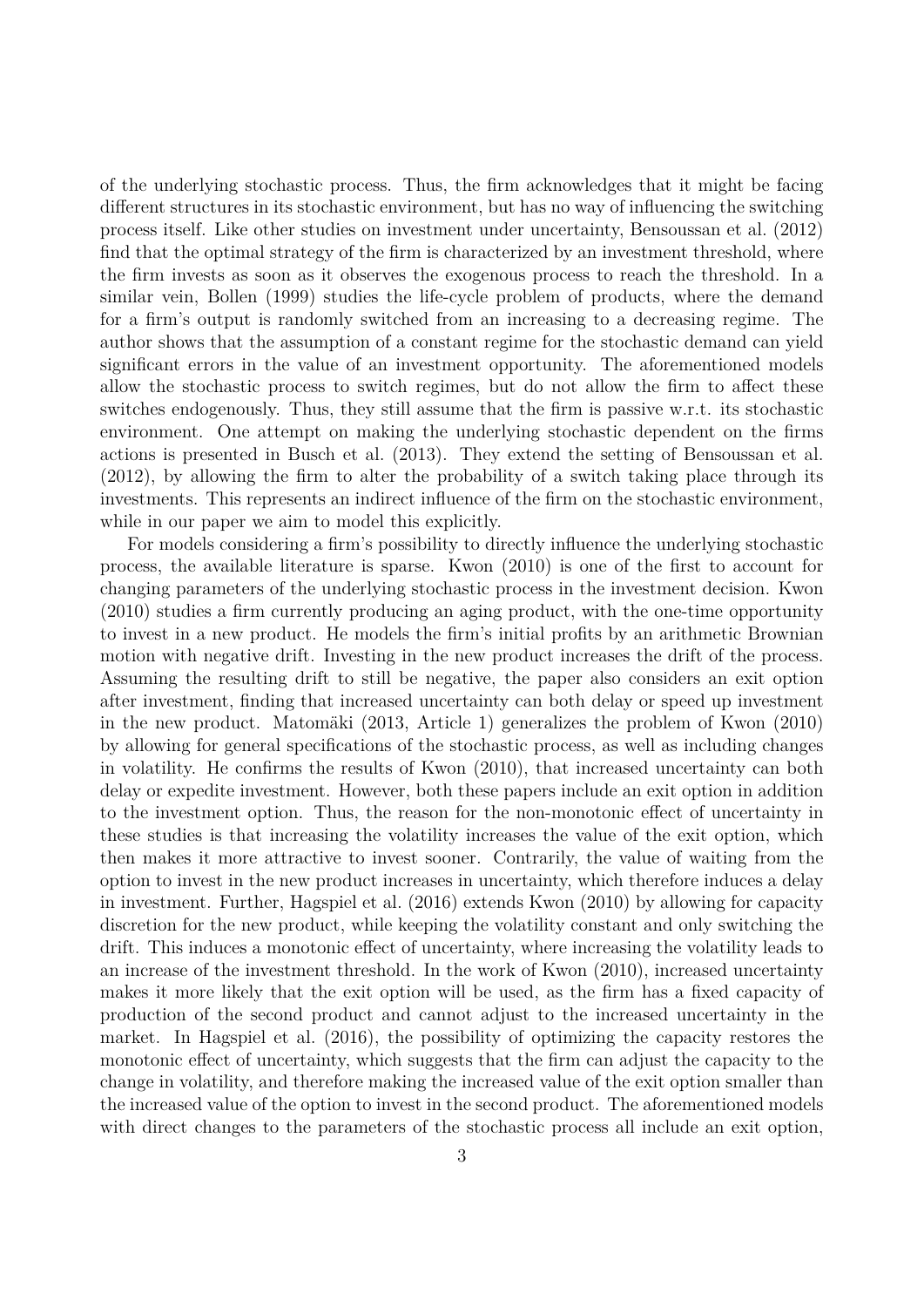which we do not consider. Our work is in line with Alvarez & Stenbacka (2003), as they look at a situation where the firm can invest in a new product, with changing parameters of the stochastic environment, and not including other embedded options. Upon investment, they assume that the volatility of the underlying stochastic process changes, while the drift is not affected. They find that uncertainty can indeed both delay and accelerate investment, under both concave and convex profit functions. This non-monotonic behaviour is a pure effect of the change in parameters of the underlying stochastic process, and does not arise from the presence of a compound option, like an option to exit.

In solving our problem, we utilize the theoretical framework of stochastic optimal control (Pham, 2009), relying on a viscosity solution approach to solving stochastic optimal control problems (Crandall et al., 1992). We apply the results of Ly Vath & Pham (2007) for a general switching problem, which permit multiple switches between various regimes. Our problem is a special case of the multidimensional problem studied therein. Thus, we employ well-defined mathematical results to investigate a novel investment problem, in addition analyzing how the optimal strategy depends on the underlying parameters. We show that it is optimal to invest in the new product if an increase in the expected growth from switching regimes outweighs the increase in risk. Our results confirm the findings of Alvarez & Stenbacka (2003) under cases where the drift is not changed from investment. Also allowing for a potential change in drift, we find that the effect of uncertainty on the optimal strategy is more complex and multifaceted than the results of Alvarez & Stenbacka (2003) imply. We show that increasing the uncertainty in the profits from the initial product can both delay or accelerate the investment. Further, we provide extensive economic reasoning for the determinants of this non-monotonic behaviour. Finally, we show that the posed problem can be transformed to a problem of constant parameters of the stochastic process, but with a change in the profit function after investment.

The rest of this paper is structured as follows. Section 2 presents the model, using the mathematical results of Ly Vath & Pham (2007) of optimal switching. Section 3 presents the comparative statics of the resulting investment threshold. Section 4 presents how a problem of changed profit function but constant parameters of the stochastic process can be transformed to a problem of constant profit function but changing process parameters. Section 5 provides some concluding remarks and possibilities for future work, while Appendix A presents proofs of all propositions.

# **2. Model**

The firm currently operates in a market with an established product, denoted as regime  $i = 1$ . It holds a one time opportunity to invest in a new product, therewith switching to a regime  $i = 2$ . Switching incurs an irreversible investment cost. The profitability of the firm is uncertain, and assumed to follow a stochastic process given as a geometric Brownian motion with regime-dependent diffusion parameters. We define a stochastic process  $\theta_i^{\vartheta}$  taking values in  $\mathbb{R}^*_+ = (0, \infty)$  which satisfies the stochastic differential equation

$$
d\theta_i(t) = \alpha_i \theta_i(t)dt + \sigma_i \theta_i(t)dW_t, \qquad \theta_i(0) = \vartheta, \quad i = 1, 2,
$$
\n<sup>(1)</sup>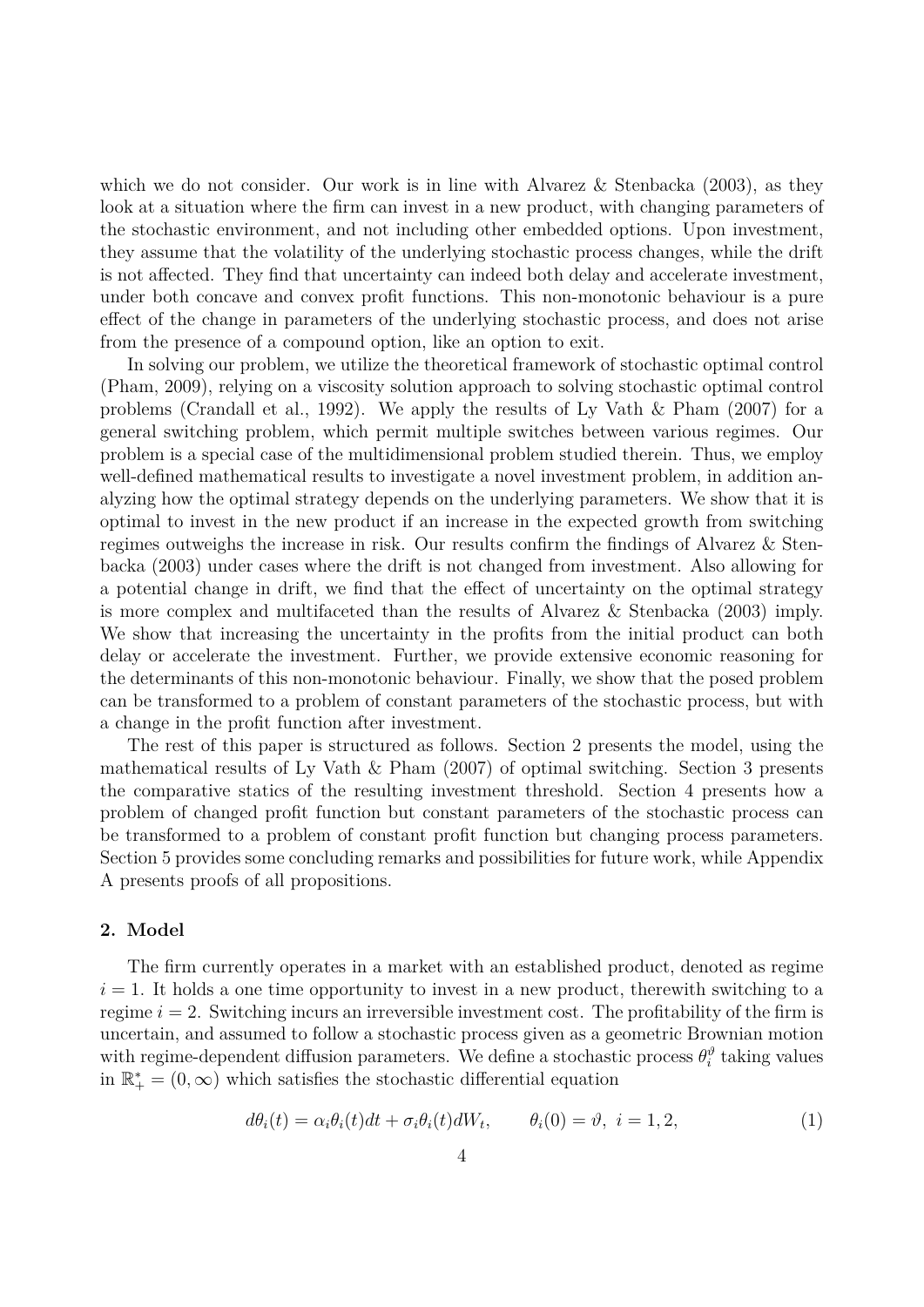where *W* is a Wiener process, and  $\alpha_i$  and  $\sigma_i$  are drift and volatility coefficients of the process  $\theta$  in regime *i* at time *t*, respectively. The drift parameter of each regime represents the general drift of the market of the given product, while the volatility parameter represents the uncertainty inherent in the given market. We assume that the driving Wiener process *W* is the same in both regimes, and only the growth and diffusion parameters change. This accounts for a case where the firm changes its product offering when switching regime, but stays within the same general market structure or consumer base for its products. The profit flow per time period for the firm in regime *i* is given by  $\pi(\theta_i(t)) = \eta \theta_i^{\gamma}(t)$ , where  $\eta > 0$  and  $\gamma \in (0,1]$  are constants. We assume without loss of generality that there are no variable or fixed cost for producing the product. The profit flow is Hölder continuous and thus satisfy linear growth conditions with  $\gamma \in (0,1]$ , where  $\gamma = 1$  implies Lipschitz continuity<sup>6</sup>. This condition on the value function is necessary to utilize the approach of Ly Vath & Pham (2007), and ensures that the profit function is continuous and cannot explode in value.

The value function of the investment problem, given that the firm is currently in regime  $i = 1, 2$ , is denoted by  $v_i$ . These are the unique continuous viscosity solutions with linear growth conditions on  $(0, \infty)$  and boundary conditions  $v_i(0^+) = (-g_{ij})_+, i \neq j$  to the system of variational inequalities (Ly Vath & Pham, 2007, Thm. 3.4)

$$
\min\{rv_1 - \mathcal{L}_1v_1 - \pi_1, v_1 - (v_2 - g_{12})\} = 0,
$$
  
\n
$$
\min\{rv_2 - \mathcal{L}_2v_2 - \pi_2, v_2 - (v_1 - g_{21})\} = 0.
$$
\n(2)

Here r is the discount rate,  $g_{ij}$  is the cost of switching from regime *i* to *j*, and  $\mathcal{L}_i$  the second-order operator associated with the diffusion  $\theta$  when the system is in regime *i*, which for an arbitrary  $C^2$ -function  $\varphi$  on  $(0, \infty)$  is given as  $\mathcal{L}_i \varphi = \frac{1}{2}$  $\frac{1}{2}\sigma_i^2\theta^2\frac{\partial^2}{\partial\theta^2}\varphi + \alpha_i\theta\frac{\partial}{\partial\theta}\varphi$ . We assume that  $r > \alpha_i \forall i$ , so that the drift in each region is not higher than the discount factor. This assures that investment might be optimal for the firm. Otherwise, the optimal strategy would always be to wait, as the profits would grow at a higher rate than the discount factor. The regions of  $\theta$  where it is optimal for the firm to switch from regime *i* to *j* are denoted by  $S_i = S_{ij}$  and defined as

$$
S_i = \{ \vartheta > 0 \colon v_i(\vartheta) = v_j(\vartheta) - g_{ij} \}, \quad i, j = 1, 2, \quad i \neq j. \tag{3}
$$

The firm would switch from regime *i* to *j* for any realizations of the diffusion process for which the optimal value function in the regime equals the value of the other regime, minus the switching cost. This is refereed to as the *stopping regions* of the investment problem. We define an upper and lower threshold of  $\theta$  where it is optimal to switch from regime *i* as  $\overline{\vartheta}_i^* = \sup \mathcal{S}_i \in [0, \infty]$  and  $\underline{\vartheta}_i^* = \inf \mathcal{S}_i \in [0, \infty]$ , where the convention inf  $\varnothing = \infty$  ensures that  $\underline{\vartheta}_i^* = \infty$  if  $S_i = \emptyset$ . I.e., if the stopping region is empty, it is never optimal to switch.

The first term of the maximization in the system of variational inequalities in Eq. (2)

<sup>6</sup>Hölder continuity implies that a function *f* satisfies  $| f(x) - f(y) |^{\alpha} \leq C | x - y |^{\alpha}$  for some finite constant *C* and  $\alpha \in (0,1)$ . Lipschitz continuity arises when  $\alpha = 1$  in this expression. This also assures that the expectation of the form  $\mathbb{E}\left[\int_t^T f(\theta(t), t)dt\right]$  is well defined (Pham, 2005), where  $\theta(t)$  is a continuous-time stochastic process.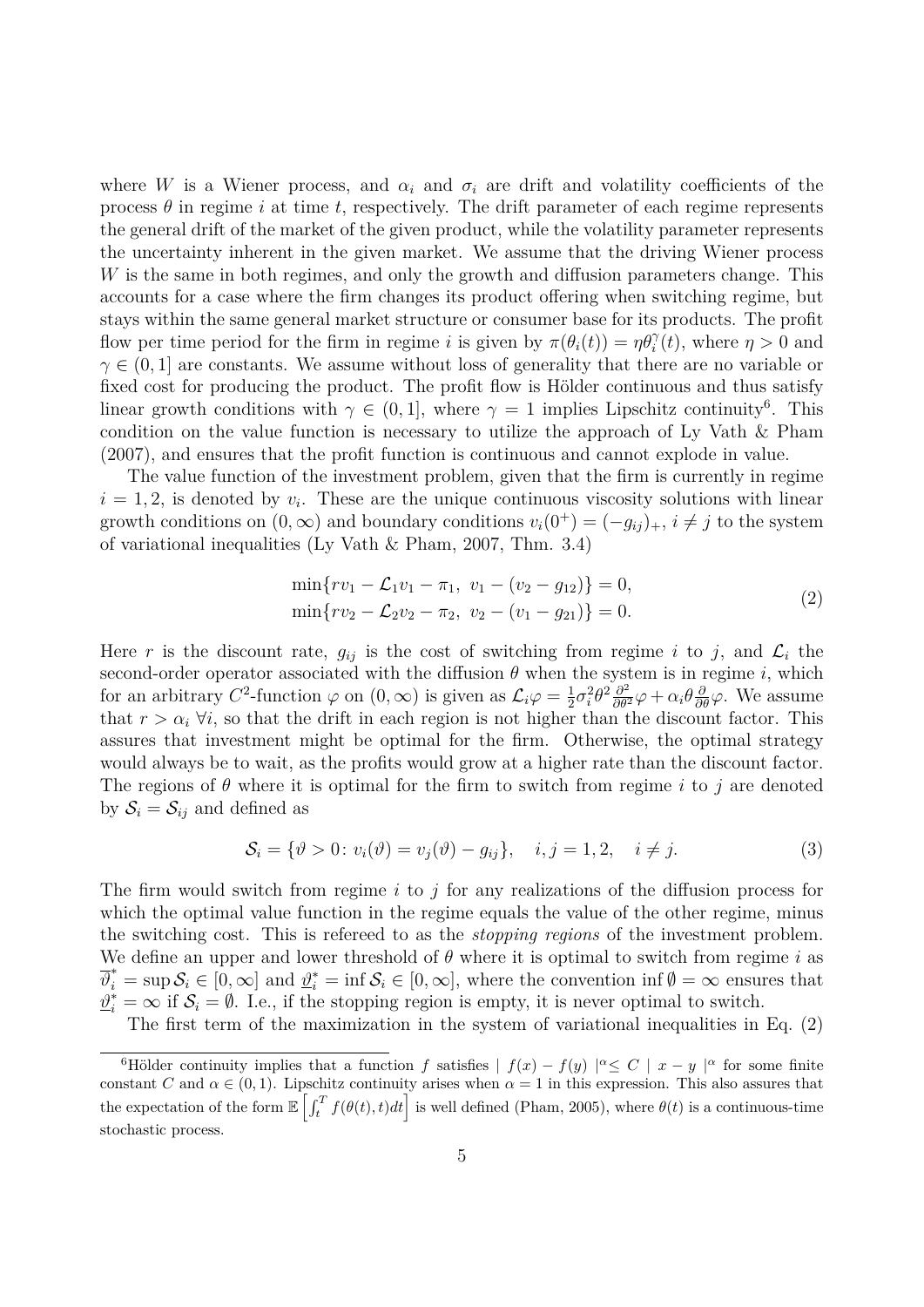denotes the value function for  $i = 1, 2$  when the firm would optimally stay in regime  $i$  and not switch, i.e. the *continuation region*. This term yields a second-order ordinary differential equation for  $i = 1, 2$  given by

$$
rv_i - \mathcal{L}_i v_i - \pi_i = 0. \tag{4}
$$

Omitting the particular term stemming from the running profit function  $\pi_i$ , this ODE has the homogeneous solution given by

$$
v_i(\vartheta) = A\vartheta^{\beta_1^i} + B\vartheta^{\beta_2^i},\tag{5}
$$

for some constants *A* and *B*, and

$$
\beta_1^i = -\frac{\alpha_i}{\sigma_i^2} + \frac{1}{2} + \sqrt{\left(-\frac{\alpha_i}{\sigma_i^2} + \frac{1}{2}\right)^2 + \frac{2r}{\sigma_i^2}},\tag{6}
$$

$$
\beta_2^i = -\frac{\alpha_i}{\sigma_i^2} + \frac{1}{2} - \sqrt{\left(-\frac{\alpha_i}{\sigma_i^2} + \frac{1}{2}\right)^2 + \frac{2r}{\sigma_i^2}}.
$$
\n(7)

It can be shown that  $\beta_1^i > 1$  and  $\beta_2^i < 0$  (see e.g. Dixit & Pindyck (1994)). Further denote the particular solution to the ODE in Eq. (4) as  $\hat{V}_i(\vartheta)$ , subject to the boundary condition  $\hat{V}_i(0^+) = \pi(0) = 0$ .  $\hat{V}_i$  is then defined as

$$
\hat{V}_i(\vartheta) = \mathbb{E}\left[\int_0^\infty e^{-rt}\pi(\hat{\theta}_i^{\vartheta}(t))\right] = \frac{\eta\vartheta^{\gamma}}{r - \alpha_i\gamma + \frac{1}{2}\sigma_i^2\gamma(1-\gamma)} = K_i\eta\vartheta^{\gamma},\tag{8}
$$

where  $\hat{\theta}_i^{\vartheta}$  is the solution to the SDE  $d\hat{\theta}(t) = \alpha_i \hat{\theta}(t)dt + \sigma_i \hat{\theta}(t)dW_t$ , with  $\hat{\theta}(0) = \vartheta$ , and we define the perpetual multiplier  $K_i$  as

$$
K_i = \frac{1}{r - \alpha_i \gamma + \frac{1}{2} \sigma_i^2 \gamma (1 - \gamma)} > 0.
$$
\n(9)

The particular solution for each regime represents the value of never switching, i.e. the value of the firm given that it produces product  $i = 1, 2$  forever.

The model outlined above follows the work of Ly Vath & Pham (2007) and would generally allow for multiple switches between the two regimes. However, we focus on a single switch case from an initial regime  $i = 1$  to a regime  $i = 2$ . Switching is costly and irreversible, so that  $g_{12} > 0$ . Switching back is not possible in our case. Using Theorem 4.1 in Ly Vath & Pham (2007), the existence of a finite switching threshold  $\mathcal{Q}_1^*$  depends on the difference of the value of staying in the regimes in perpetuity, i.e.  $\hat{V}_2 - \hat{V}_1$ , given that there is no salvage value of switching back. Formally, the result says that for  $i, j = 1, 2, i \neq j$ , assuming  $g_{ij} > 0$  and  $g_{ji} \geq 0$ , if  $\hat{V}_i = \hat{V}_j$ , then  $\mathcal{S}_i = \emptyset$  and  $\underline{\vartheta}_1^* = 1$ . However, if  $\hat{V}_j > \hat{V}_i$ , then  $S_i = [\underline{\vartheta}_i^*]$ <sup>\*</sup><sub>i</sub>, ∞) with  $\mathcal{Q}_i^* \in (0, \infty)$  and  $\mathcal{S}_j = \emptyset$ . This assures that after switching from the initial regime  $i = 1$ , switching back is not optimal, as long as there is a non-negative cost of switching back. The intuitive explanation of this is that if the value of producing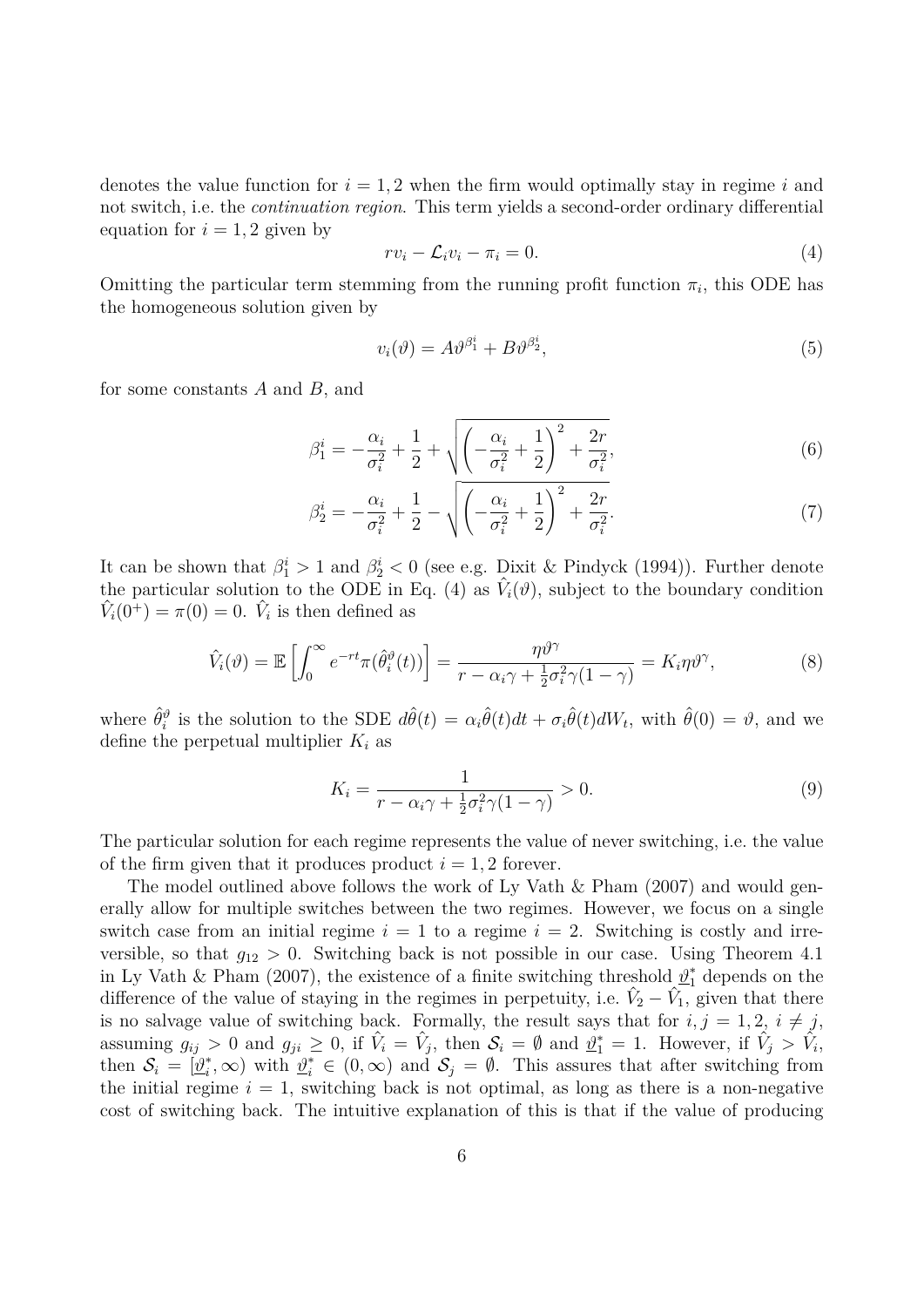the two products forever are equal, the firm has no incentive to pay a positive investment cost to switch products, and the switching threshold is infinite. Conversely, if one of the products has a higher value of producing in perpetuity, there is a finite threshold at which the firm should pay an investment cost to obtain the more profitable profit stream. Given no salvage value there is never an incentive to switch back to the less valuable regime. We can now investigate the optimality of switching, for different combinations of the diffusion parameters. The following proposition presents the conditions on the diffusion parameters for the existence of an optimal finite switching threshold.

# **Proposition 2.1.**

- (i) If  $\alpha_1 = \alpha_2$  and  $\sigma_1 = \sigma_2$ , then  $K_1 = K_2$  and  $S_1 = \emptyset$ . Therefore, it is never optimal to *switch regime in this case.*
- (ii) *If*  $\alpha_1 \neq \alpha_2$  *and*  $\sigma_1 = \sigma_2$ , then it is optimal to switch for some threshold  $\underline{\vartheta}_i^* \in (0, \infty)$  *if*  $\alpha_1 < \alpha_2$ , but never optimal otherwise.
- (iii) If  $\alpha_1 = \alpha_2$  and  $\sigma_1 \neq \sigma_2$ , then it is optimal to switch for some finite threshold if  $\gamma \in (0,1)$  *and*  $\sigma_1 > \sigma_2$ *, but never optimal if*  $\gamma = 1$  *or if*  $\sigma_1 < \sigma_2$ *.*
- (iv) If  $\alpha_1 \neq \alpha_2$  and  $\sigma_1 \neq \sigma_2$ , the existence of an optimal switching threshold depends both *on the difference in drift and volatility for the regimes. There exists a finite investment threshold*  $\underline{\vartheta}^*_1$  $\frac{1}{1}$  *if*  $K_2 > K_1$ *, which is equivalent to the condition*

$$
\alpha_2 - \alpha_1 + \frac{1}{2}(1 - \gamma)(\sigma_1^2 - \sigma_2^2) > 0.
$$
 (10)

We see from Proposition 2.1 (iii) that the effect of uncertainty is dependent on whether  $\gamma = 1$  or  $\gamma \in (0, 1)$ . If  $\gamma = 1$ , the profit functions become linear in the diffusion process and the uncertainty of the regime does not affect the expected present value of the perpetuity. Thus, the existence of a finite switching threshold is solely dependent on the difference in drift, i.e. the sign of  $\alpha_2 - \alpha_1$ . However, if  $\gamma \in (0,1)$ , the profit function becomes concave in the diffusion process, and a change in volatility alone can induce switching. The intuition for why a concave profit function leads to dependence on the volatility for the value of the perpetuity, is that a downward shock has a larger negative effect on the firms profit than the positive effect of an equal upward shock. Since the negative effect dominates, an increase in the uncertainty yields a lower value of the perpetuity since shocks (both negative and positive) are more likely with increased uncertainty of the diffusion process. In the case of  $\gamma = 1$ , the effects of downward and upward shocks of equal size on the profit are equal, so the net effect is zero, making the expected value independent of uncertainty.

If both the drift and the volatility in the regimes are different, Proposition 2.1 (iv) indicates that the optimality of switching depends on the interplay between the parameters of the two regimes. Even if the drift of the second regime is higher than for the first, it is still not optimal to switch if  $\sigma_2$  is sufficiently high compared to  $\sigma_1$ . If  $\alpha_1 > \alpha_2$ , there is an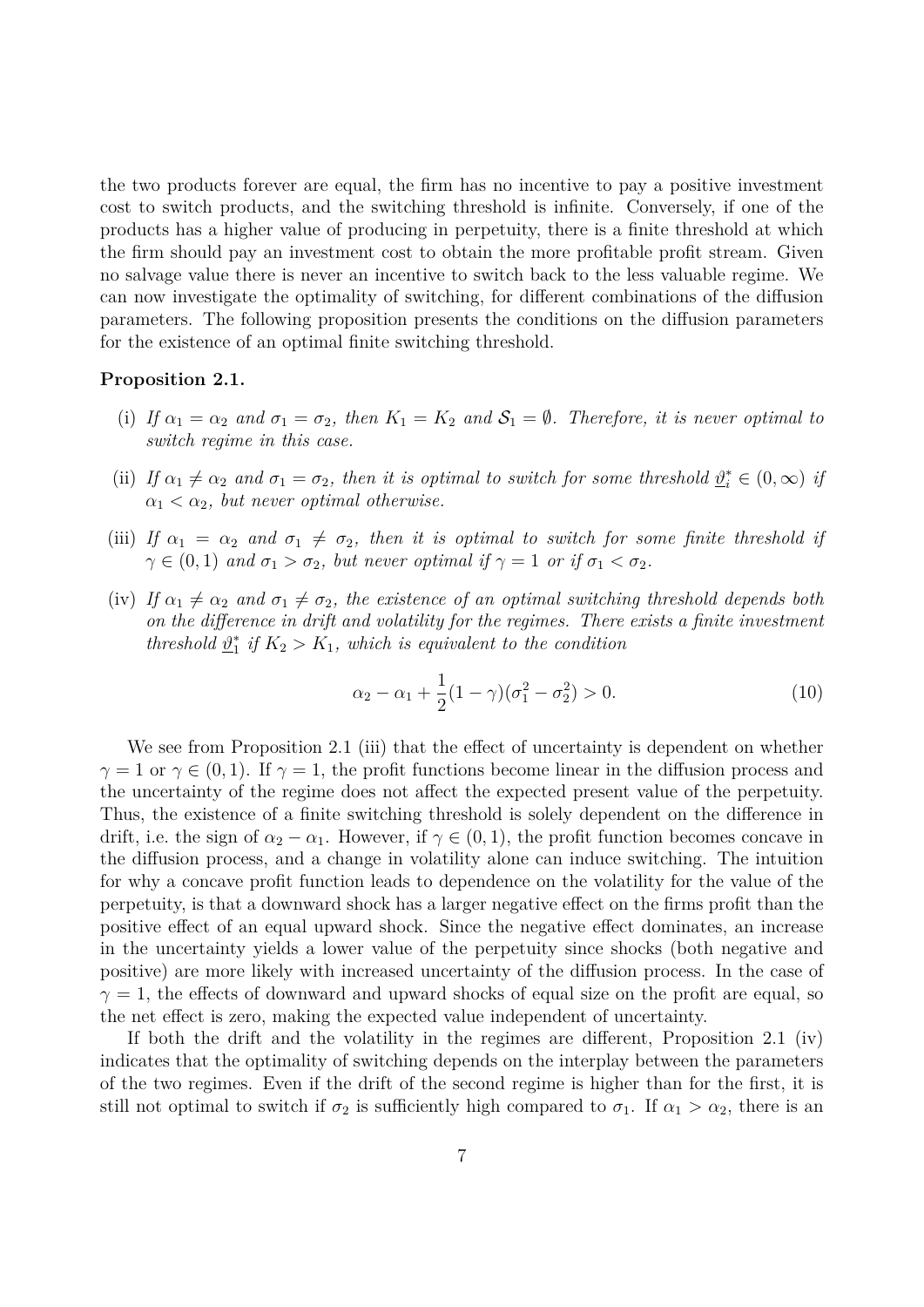



(a) Minimum change in drift  $\alpha_2 - \alpha_1$  necessary for the existence of a finite investment threshold  $\mathcal{D}_1^*$ , as a function of the change in squared volatility  $\sigma_1^2 - \sigma_2^2$ , for  $\gamma \in \{0.1, 0.5, 0.9\}$ .

(b) Minimum change in drift  $\alpha_2 - \alpha_1$  necessary for the existence of a finite investment threshold  $\underline{\vartheta}_1^*$ , as a function of the volatilities  $\sigma_1$  and  $\sigma_2$ , assuming  $\gamma = 0.9$ . The black line represents  $\gamma = 0.9$  in Fig. 1a.

Figure 1: Minimum required change in drift  $\alpha_2 - \alpha_1$  for the existence of a finite investment threshold  $\underline{\vartheta}_1^*$ .

upper bound on  $\sigma_2$  for switching to be optimal, given by

$$
\sigma_2^2 < \sigma_1^2 - \frac{2(\alpha_1 - \alpha_2)}{1 - \gamma}.\tag{11}
$$

Indeed, if  $\alpha_1 > \alpha_2$  and  $0 < \sigma_1 < \sqrt{\frac{2(\alpha_1 - \alpha_2)}{1 - \gamma}}$  $\frac{\lambda_1-\alpha_2}{1-\gamma}$ , it can never be optimal for the firm to switch, for any positive volatility  $\sigma_2$ . Figure 1 shows the minimum required change in drift from investing necessary for the existence of a finite threshold  $\vartheta_1^*$  $i_1^*$ , as a function of  $\sigma_1$  and  $\sigma_2$ . We see that the required change in drift increases in  $\sigma_2$  and decreases in  $\sigma_1$ , as a decrease in the change of volatility  $\sigma_1 - \sigma_2$  from investing makes switching less attractive. In this, the firm requires a higher boost in drift from introducing the new product for switching to be optimal. Figure 1a shows how the steepness of the threshold for the required boost in drift increases when  $\gamma$  decreases. This is due to the fact that a lower  $\gamma$  yields a more concave profit function, so that the asymmetric effect of shocks discussed in the last paragraph is strengthened. Given that a finite optimal threshold exists, the following proposition presents the optimal value function of the firm and the investment threshold.

**Proposition 2.2.** *Assuming that the conditions in Proposition 2.1 for the existence of a finite switching threshold hold, i.e.*  $K_2 > K_1$ *, the value of the firm, given that it is currently*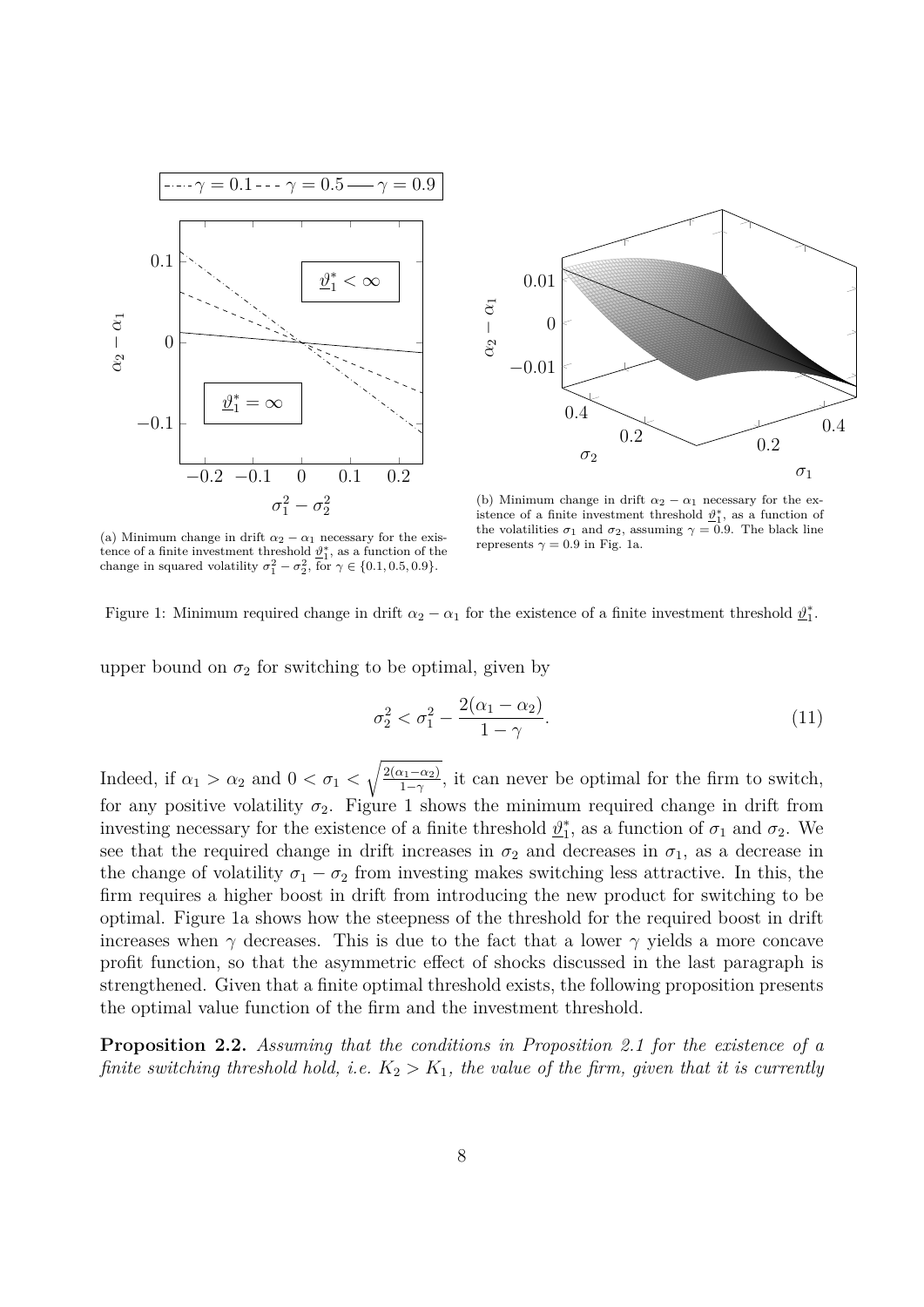*in regime*  $i = 1$ *, is given by* 

$$
v(\vartheta) = v_1(\vartheta) = \begin{cases} A\vartheta^{\beta_1^1} + \hat{V}_1(\vartheta), & \vartheta < \underline{\vartheta}_1^*, \\ \hat{V}_2(\vartheta) - g_{12}, & \vartheta \ge \underline{\vartheta}_1^*, \end{cases}
$$
(12)

*where*  $\hat{V}_1(\vartheta)$  *and*  $\hat{V}_2(\vartheta)$  *are given by Eq.* (8). The constant *A and* the threshold  $\underline{\vartheta}_1^*$  *are obtained from the value-matching and smooth-fit property of*  $v_1(\underline{\vartheta_1^*})$ 1 )*. These boundary conditions give the explicit expressions*

$$
\underline{\vartheta}_1^* = \left[\frac{\beta_1^1}{\beta_1^1 - \gamma} \frac{1}{K_2 - K_1} \frac{g_{12}}{\eta}\right]^{\frac{1}{\gamma}},\tag{13}
$$

$$
A = \frac{\eta \gamma}{\beta_1^1} (K_2 - K_1) (\underline{\vartheta}_1^*)^{\gamma - \beta_1^1}.
$$
\n(14)

Proposition 2.2 states that the optimal investment strategy of the firm is to invest in the new product if the value of the stochastic process  $\theta_1(t)$  is higher than a certain threshold, i.e.  $\vartheta \geq \underline{\vartheta}_1^*$ 1 . Otherwise, the firm continues to produce the initial product, and holds on to the the option to invest at some later time, which is done as soon as  $\theta_1(t)$  reaches  $\mathcal{D}_1^*$  $i<sub>1</sub>$ . For any current value  $\vartheta$  of the stochastic process  $\theta(t)$ , the value of the firm is given by Eq. (12). If  $\vartheta < \underline{\vartheta}_1^*$ , the firm's value is given as the value of producing in regime  $i = 1$  forever, plus an option value from the opportunity to switch. If  $\vartheta \geq \vartheta_1^*$  $i<sub>1</sub>$ , the firm switches to regime  $i = 2$ immediately, and the value of the firm is given as the expected discounted cash flows from producing in regime  $i = 2$ , minus the investment cost.

### **3. Comparative statics**

This section presents a comparative static analysis on the optimal investment threshold  $\underline{\vartheta}_1^*$  with respect to the drift and volatility of each regime. Throughout this section we assume that the conditions in Proposition 2.1 for the existence of a finite switching threshold hold.

**Proposition 3.1.** *The optimal switching threshold*  $\mathbf{p}_1^*$  $i_1^*$  *is decreasing in*  $\alpha_2$  *and increasing in α*1*.*

Intuitively, if the positive change in drift from switching product is increasing (decreasing), the firm has more (less) incentive to switch, and thus the threshold where the firm would optimally pay the investment cost to obtain a more valuable profit flow decreases (increases). The following proposition presents the effect of uncertainty on the optimal investment threshold.

#### **Proposition 3.2.**

*(i) The optimal switching threshold*  $\mathbf{p}_1^*$  $\frac{1}{1}$  *is strictly increasing in*  $\sigma_2$ *. It is increasing in*  $\sigma_1$ *if the following condition holds,*

$$
\frac{\beta_1^1 - 1}{\beta_1^1 - \gamma} \times \frac{1}{\frac{1}{2}\sigma_1^2(2\beta_1^1 - 1) + \alpha_1} - (1 - \gamma)\frac{K_1^2}{K_2 - K_1} > 0,\tag{15}
$$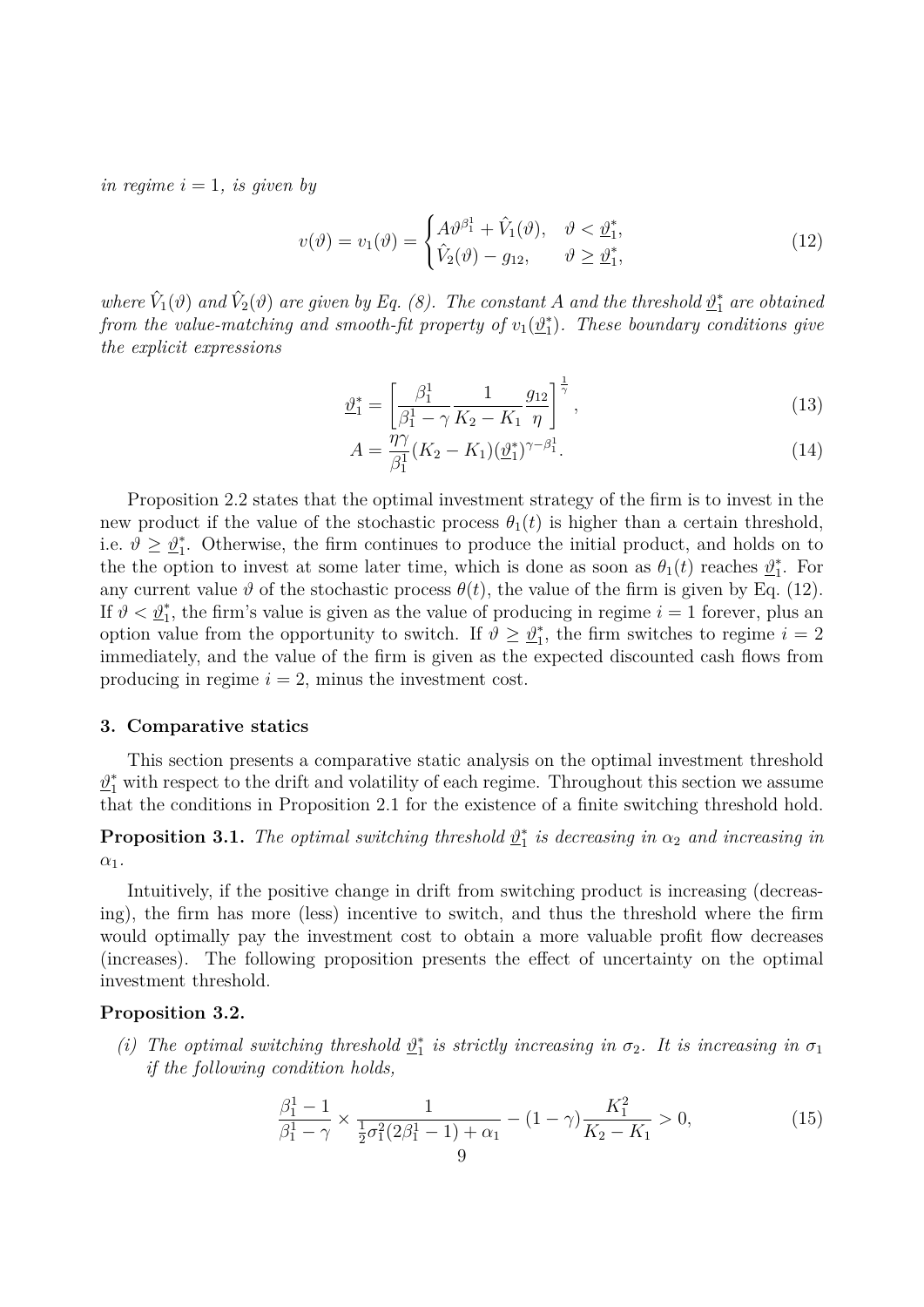

Figure 2: Effect of initial uncertainty  $\sigma_1$  on investment threshold  $\underline{\vartheta}_1^*$  for three different values of  $\alpha_2$ , capturing different levels of the change in drift from switching. General parameter values:  $\alpha_1 = 0.02$ ,  $r = 0.1$ ,  $\sigma_2 = 0.3$ ,  $g_{12} = 100, \gamma = 0.9.$ 

*and decreasing otherwise.*

#### *(ii) If*  $\sigma_2 = \sigma_1 = \sigma$ *, then the optimal switching threshold*  $\theta_1^*$  $i_1^*$  *is increasing in*  $\sigma$ .

We find that the investment threshold is always increasing in the post-investment volatility  $\sigma_2$ . If the volatility in the new market increases, the firm has less incentive to switch. Therefore, the firm demands a higher expected profit to switch to the new market and the threshold increases, which is a standard real options result. This result is similar to that of Alvarez & Stenbacka (2003) for a concave profit function. For the effect of uncertainty on investment timing, they point to the interplay of two opposing effects: (1) *the real options effect*, and (2) *the Jensen's inequality effect*<sup>7</sup> . Since increased post-investment uncertainty will decrease the expected cumulative profits after investment under a concave profit function (from Jensen's inequality), it will increase the value of waiting (the real options effect), and hence delay investment.

However, the effect of the initial volatility  $\sigma_1$  is ambiguous, and a higher volatility can both accelerate or delay investment. The condition in Eq. (15) is rather involved, as it depends on most of the underlying parameters. Changing the initial volatility affects both the value of the option of switching and the value of producing in the initial regime in perpetuity, relative to the new regime. We refer to these two effects as the *option effect* and the *perpetuity effect*. An increase in the initial volatility would through the option effect increase the value of waiting, which increases the threshold. Reversely, it is also decreasing the attractiveness of the initial regime relative to the second regime through the perpetuity effect, which increases the incentive of switching and lowers the threshold. Figure 2 plots the threshold  $\mathcal{D}_1^*$  $_1^*$  as a function of pre-investment volatility  $\sigma_1$  for three different levels of  $\alpha_2$ , showing that for different values of  $\alpha_2$  the effect of initial volatility on the investment threshold can be various. In Figure 2c, we see that increasing  $\sigma_1$  can delay investment

<sup>&</sup>lt;sup>7</sup>From Jacod & Protter (2004): Jensen's inequality states that if X is a random variable and  $\phi$  is a convex (resp. concave) function, then  $\phi(\mathbb{E}(X)) \leq$  (resp.  $\geq$  )  $\mathbb{E}(\phi(X))$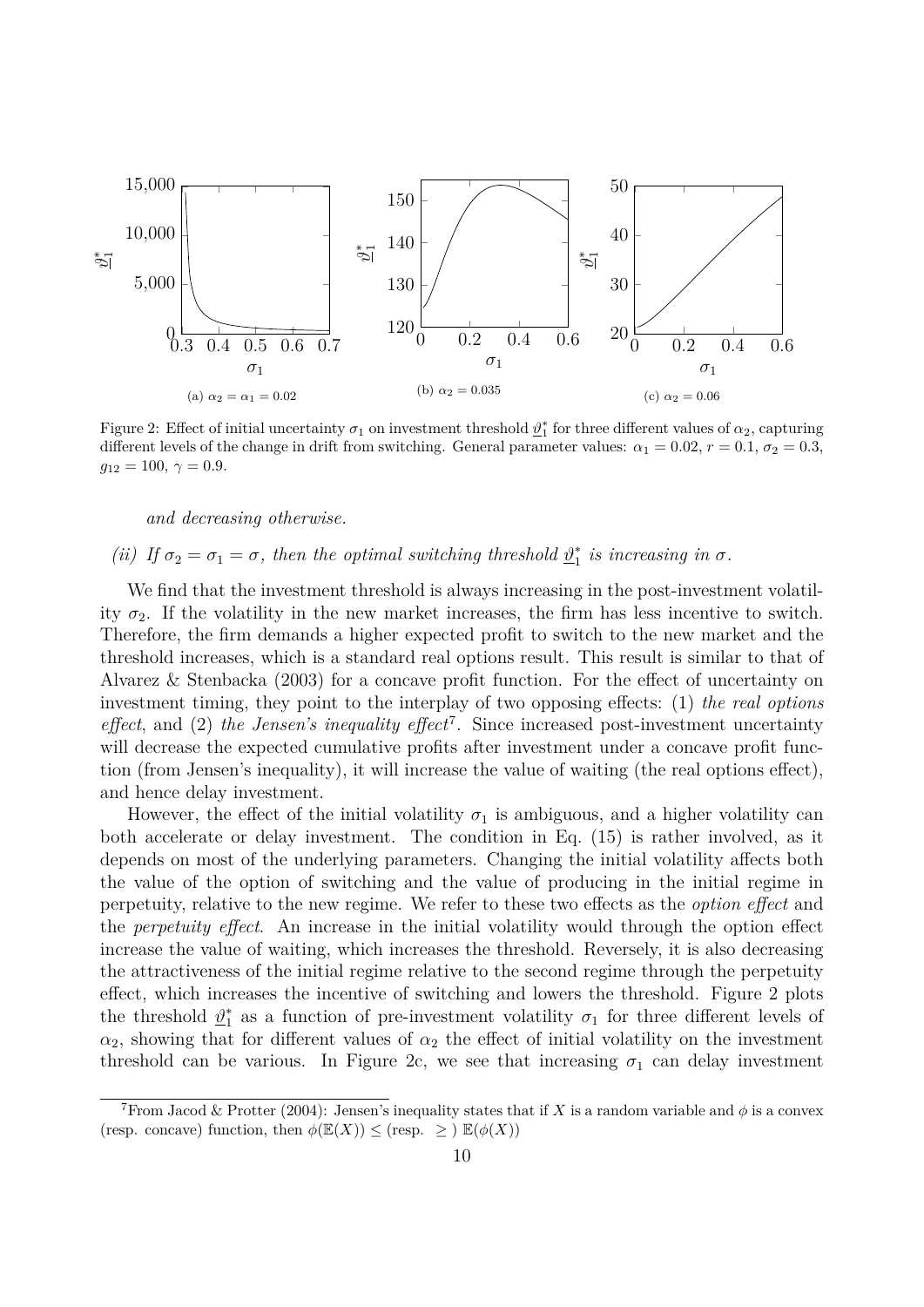if the change in drift is relatively large. Figure 2b shows a non-monotonic behaviour for small levels of  $\alpha_2$  relative to  $\alpha_1$ , so that marginally increasing  $\sigma_1$  can delay investment for relative low levels of uncertainty, and accelerate investment for higher levels. In the case where the drift of the two regimes is equal, Figure 2a shows that increased initial volatility decreases the investment threshold monotonically, suggesting that the adverse change in value of staying in the initial regime is larger than the increased option value of switching. However, in Figure 2a we see that the investment threshold is very large when  $\sigma_1$  is close to  $\sigma_2$ . In this case, the benefit of switching to the new product is small. When the change in volatility from switching becomes larger, the threshold drastically decreases in value, as the firm would get a larger benefit from switching to the second regime with lower volatility. In Alvarez & Stenbacka (2003), where the drift is equal for the two regimes, they also find that the effect of the initial uncertainty is unclear, but state that their numerical results suggest that the threshold should decrease in the initial uncertainty. Our analysis confirms the results of Alvarez & Stenbacka (2003). We show that also accounting for a potential change in drift leads to a more complex picture of the effect of uncertainty when the drift are changed from investing as well.

Investigating the antecedents of the two opposing effects, that is, the real options effect and the perpetuity effect, w.r.t. higher initial volatility, we look at how the left-hand side of Eq. (15) varies in the underlying parameters, *ceteris paribus*. In Figure 3, Eq. (15) is plotted as a function of the drift in each regime, the volatilities, the discount rate, and the level of concavity in the profit function. Note that we always assure that the conditions in Proposition 2.1 hold, so that a finite switching threshold exists. From Figure 3a and Figure 3b we find that the drift of the first and second regime have the opposite effect, as this represents changing the difference in drift obtained by switching regime, in each direction. An increase in the change of drift, i.e.  $\alpha_2 - \alpha_1$ , makes the value of staying in the first regime relatively lower than being in the second regime. From this, the perpetuity effect is relatively weaker and the option effect is more dominant. In Figure 3c we see that increased level of the initial uncertainty makes the marginal effect of a further increase in volatility smaller. Increasing the initial volatility strengthens both the option effect and the perpetuity effect. However, Figure 3c shows that increasing initial volatility would make the perpetuity effect more dominant. Economically, this suggests that for a higher level of uncertainty, a change in the initial uncertainty has a larger effect on the value of continuing to produce the first product, than on the value of waiting inherent in the option to invest in the new product. This explains the non-monotonic behaviour observed in Figure 2b. For the post-investment uncertainty, we see from Figure 3d that this also makes the perpetuity effect more dominant. Increasing the uncertainty in the second regime makes the attractiveness of the new product lower, and therefore weakens the option effect. The initial regime is not affected by the post-investment volatility, and therefore becomes relatively more attractive. Thus, increasing the initial uncertainty has more effect from the impact it has on the value of producing the initial product, the perpetuity effect, than on the value of waiting. In Figure 3e, we see that increasing the discount rate makes the perpetuity effect relatively more dominant compared to the options effect. A higher discount rate makes future profits less significant than profits today. Thus, the options effect from increased initial volatility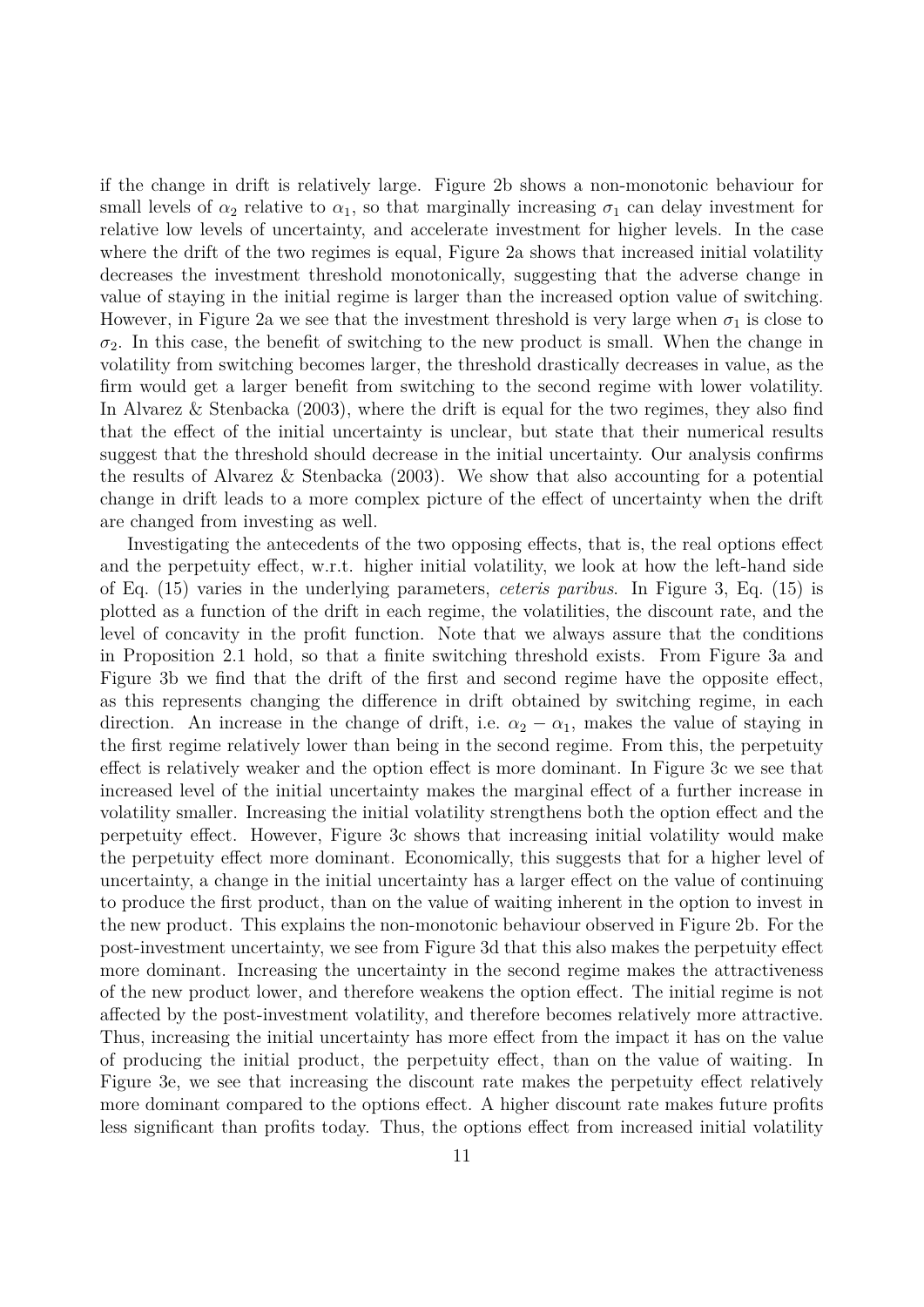is less dominant, as this represents the value of waiting from the option to invest in the new product in the future. For  $\gamma$ , which represents the degree of concavity of the profit function, Figure 3f shows that the perpetuity effect is less dominant when  $\gamma$  increases. This is intuitive, as the initial uncertainty has less effect on the value of producing the first product for a lower degree of concavity, resulting from a higher  $\gamma$ , and therefore the option effect is more dominant.

#### **4. Improved profit flow and identical diffusion**

Now assume that the initial profit flow is similar to before, but with different multiplicative constants  $\eta_i$  so that  $\pi_i(\theta(t)) = \eta_i \theta^\gamma(t)$  for the two regimes  $i = 1, 2$ . The profit flow in the second regime has a structural improvement, so that  $\eta_2 > \eta_1$  in this regime. This can be seen as an upward boost in the profit flow from investing, as this yields that  $\pi_1(\vartheta) = \eta_1 \vartheta^{\gamma} < \pi_2(\vartheta) = \eta_2 \vartheta^{\gamma}$ . However, now we assume that the diffusion parameters are identical in the two regimes, i.e.  $\alpha_1 = \alpha_2$  and  $\sigma_1 = \sigma_2$ . Proposition 4.1 presents the optimal switching strategy for a firm, given that the drift and volatility coefficients are constant and denoted by  $\alpha_1$  and  $\sigma_1$ , respectively.

**Proposition 4.1.** *Given identical diffusions for the two regimes, but a structural multiplicative improvement of the profit flow in regime*  $i = 2$  *over regime*  $i = 1$ *, the value of the firm is given as in Eq. (12) in Proposition 2.2, with constant A and optimal switching threshold ϑ* ∗ 1 *given by*

$$
\underline{\vartheta}_1^* = \left[\frac{\beta_1^1}{\beta_1^1 - \gamma} \frac{g_{12}}{K_1(\eta_2 - \eta_1)}\right]^{\frac{1}{\gamma}},\tag{16}
$$

$$
A = \frac{(\eta_2 - \eta_1)\gamma}{\beta_1^1} K_1(\underline{\vartheta}_1^*)^{\gamma - \beta_1^1}.
$$
 (17)

From Proposition 4.1, we can see that an investment problem of investing to boost the profit function can be transformed to a problem of investing to change the coefficients of the stochastic process. We refer to the former problem as a *profit switching* problem, and to the latter as a *regime switching* problem. The following corollary denotes how one problem can be transformed into the other.

**Corollary 4.2.** For a regime switching problem with  $\pi_i(\theta(t)) = \eta_1 \theta_i^{\gamma}$  $\hat{a}_i^{\gamma}(t)$  *and*  $\theta_i(t)$  *defined as in Eq.* (1) with  $i = 1, 2$ , the equivalent profit switching problem with  $\pi_i(\theta(t)) = \eta_i \theta_1^{\gamma}$  $j_1^{\gamma}(t)$ *, with*  $\eta_2 > \eta_1$  *and*  $\theta_1(t)$  *defined as in Eq.* (1) with  $i = 1$  *is obtained by setting* 

$$
\frac{\eta_2}{\eta_1} = \frac{K_2}{K_1},\tag{18}
$$

*where*  $K_i$  *is the perpetual multiplier in regime*  $i = 1, 2$  *as defined by Eq.* (9).

Corollary 4.2 implies that a firm is indifferent between the opportunity of investing to change the coefficients of the stochastic regime and keeping the profit structure unchanged,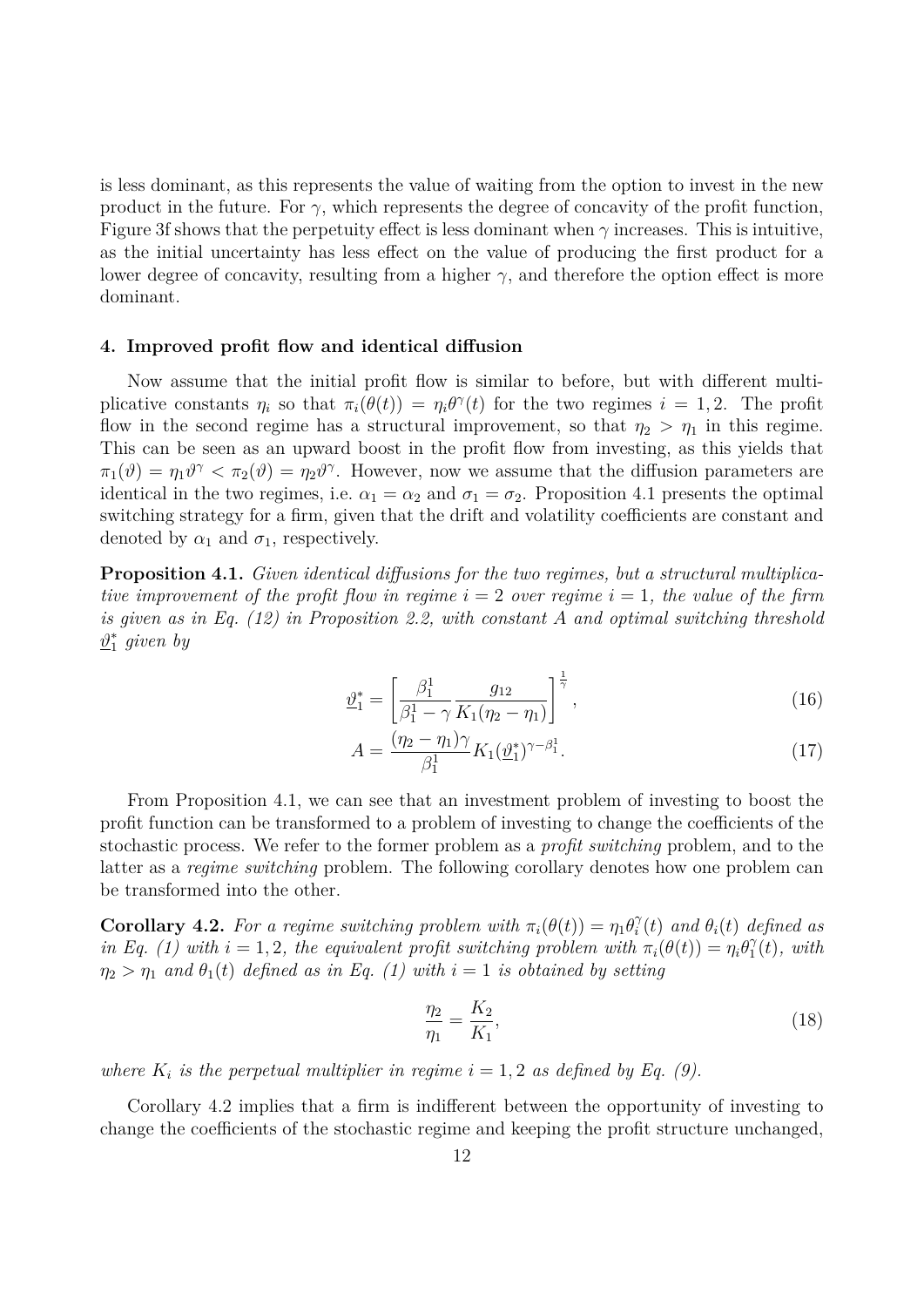

Figure 3: Value of the left hand side of Eq. (15) as a function of the underlying parameters. General parameter values:  $\alpha_1 = 0.01$ ,  $\alpha_2 = 0.06$ ,  $\sigma_1 = 0.3$ ,  $\sigma_2 = 0.2$ ,  $r = 0.08$ ,  $\gamma = 0.9$ . These plots show the dependence on the underlying parameters for the condition that increased initial uncertainty will increase the investment threshold. A value above (below) zergindicates that increased initial uncertainty increases (decreases) the investment threshold for the given parameters.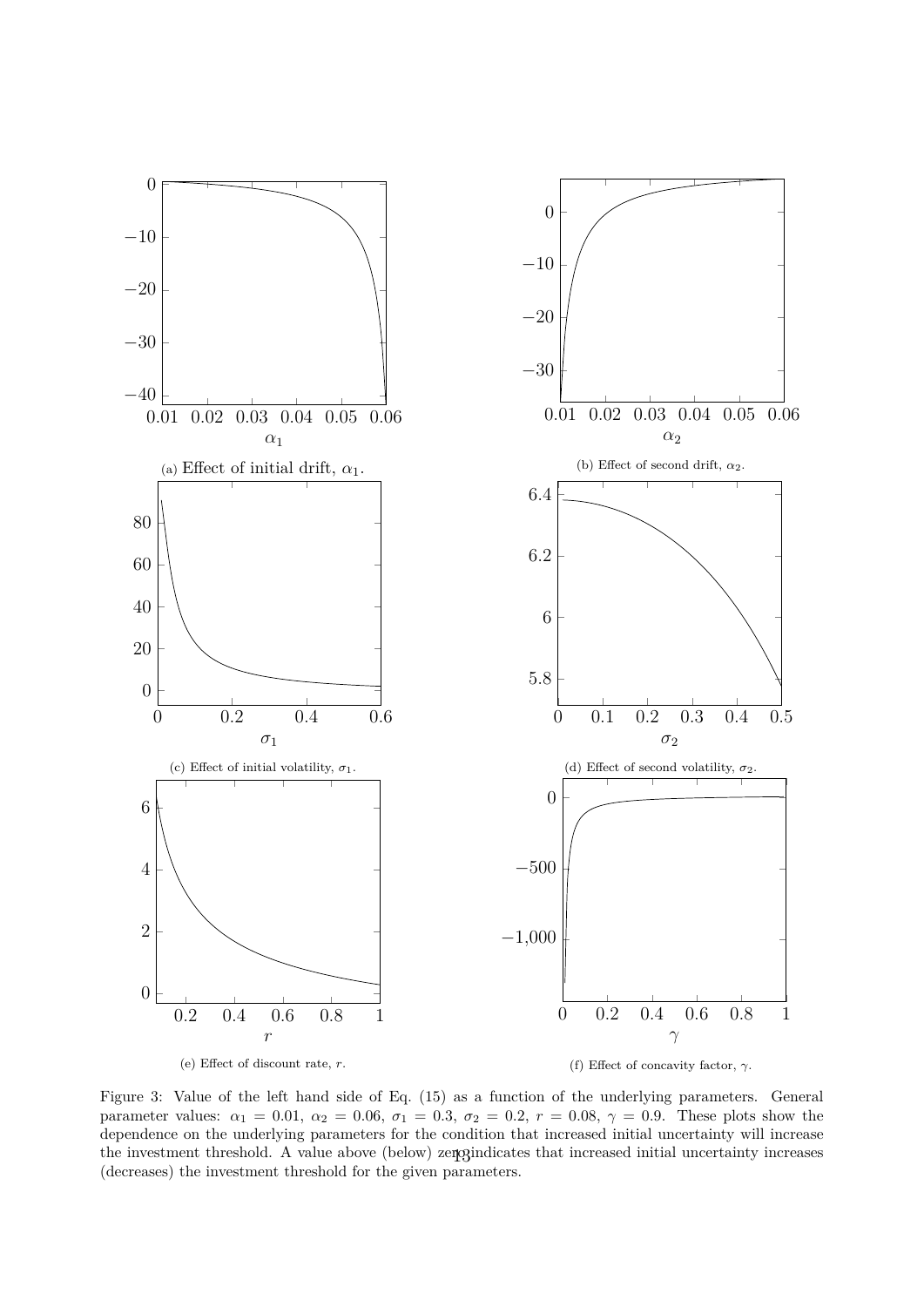and the opportunity to boost the profit structure without the ability to affect the stochastic process, as long as the problem parameters satisfy Eq. (18). This result shows that a problem of singular optimal switching with structurally identical profit flows and different diffusion parameters can be transformed to a problem with changing profit structure but identical coefficients of the stochastic process. Here structurally equal profit flows means that for any realized value of the stochastic process the profit flow is equal, i.e.  $\pi_1(\vartheta) = \pi_2(\vartheta)$ . This suggests that one could specify the effect of an investment as either changing the coefficients of the underlying stochastic process, or changing the form of the profit functions, and obtain the same results, as long as the earlier assumptions hold. These two different problem specifications have different reasoning. Therefore, the fact that these problem statements are connected could give important insight into similarities between different rationales of investing. More rigorous investigation should be performed on this connection in future work.

### **5. Conclusions**

This paper studies the investment problem of a monopolistic firm subject to a concave profit function, for which the profits are dependent on a stochastic process, specified by a geometric Brownian motion. The firm is currently active in the market with an established product, with the opportunity to invest in a new product. The two products represents different regimes for the firm's stochastic environment, which we model by different coefficients for the drift and volatility of the geometric Brownian motion in each regime. We utilize the results of Ly Vath & Pham (2007) to solve the problem, using as a viscosity solution approach.

We find that increased uncertainty in the second market always delays investment, but that increasing the uncertainty of the initial market can both delay or speed up the investment, dependent on the change in the drift it obtains in the new market relative to the current one. Further, the effect of initial uncertainty is shown to be dependent on two effects: (1) the option effect and (2) the perpetuity effect, which arises from the concave profit function of the firm. We study how the drift and volatility in the two regimes, the discount rate, and the degree of concavity in the profit function influence these two effects, and give economic reasoning for which effect dominates in each case. We confirm the results of Alvarez & Stenbacka (2003), while also showing that the dependence of the optimal investment strategy on the initial uncertainty is more multifaceted when we account for a concurrent change in drift as well as in volatility. Alvarez & Stenbacka (2003) remark that the non-monotonic effect of uncertainty might explain why empirical studies that assume the drift and volatility to be constant have difficulties assessing empirically if the relationship between uncertainty and investment is positive or negative.

A possible extension of this work is to account for strategic interactions in the investment problem. For an exogenous switching problem, Bensoussan et al. (2017) study the case of a duopoly game of Stackelberg competition. In the endogenous switching option that we study in this paper, the decisions of the firms in the game to invest might also affect the regime for the other firms in the market.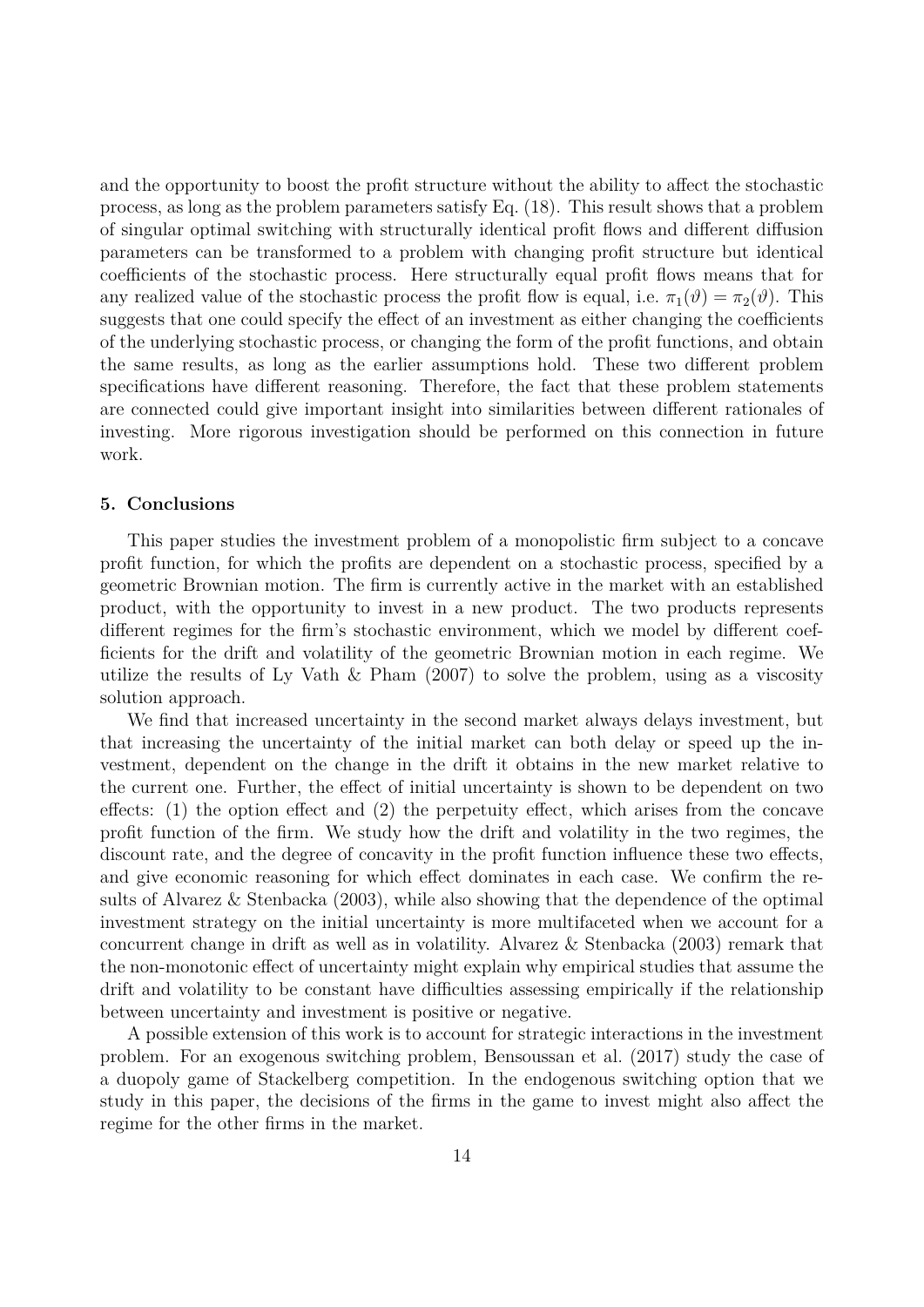This paper is an initial effort of extending the study of investment problems under endogenous effects on the stochastic process, similar to the problems studied in Kwon (2010), Hagspiel et al. (2016), and Matomäki (2013, Article 1). Including decision-dependent changes in the stochastic process yields novel results that partly contradict the well established results of earlier work on investment under uncertainty, and give exciting new possibilities for future research. Especially looking into the connection between changes in the stochastic process and changes in the profit functions is promising. Our results indicate that these two classes of problems for a singular investment decision can be transformed into one another. If this result holds in general, it might give further insight into the reasoning for investments under changing profit regimes.

# **Appendix A. Proofs**

# *Appendix A.1. Proof of Proposition 2.1*

Defining the perpetual discount factor  $K_i$  as Eq. (9), Theorem 4.1 in Ly Vath & Pham (2007) states that the condition for the existence of a finite investment threshold in a tworegime case depends on the sign of  $K_2 - K_1$ , and the sign of the switching costs. Part (i) follows from Theorem 4.1 (1) in Ly Vath & Pham (2007) directly, while part (ii)–(iv) are found by solving for  $K_2 > K_1$ .  $\Box$ 

# *Appendix A.2. Proof of Proposition 2.2*

Noting that the profit functions in each regime are structurally equal, i.e.  $\pi_1(\vartheta) = \pi_2(\vartheta)$  $\eta\vartheta^{\gamma}$ , and satisfying Hölder continuity and linear growth ( $\gamma \in (0,1]$ ), the assumptions of Ly Vath  $\&$  Pham (2007) are fulfilled. Thus, the value function are directly found by Theorem 4.1 in Ly Vath & Pham (2007), as  $g_{12}, g_{21} \ge 0$  (i.e. there is no salvage value). The constant *A* and threshold  $\mathcal{D}_1^*$  $_{1}^{*}$  is found by direct derivations of the continuity and smoothness of the value function at the threshold.  $\Box$ 

# *Appendix A.3. Proof of Proposition 3.1*

Given that the threshold  $\underline{\vartheta}_1^*$ <sup>\*</sup><sub>1</sub> is given by Eq. (13), the partial derivatives w.r.t.  $\alpha_2$  and  $\alpha_1$ are given by

$$
\frac{\partial \underline{\vartheta}_1^*}{\partial \alpha_2} = -\frac{(\underline{\vartheta}_1^*)^{1-\gamma} g_{12}}{\eta} \times \left(\frac{K_1}{K_2 - K_1}\right)^2 \times \frac{\beta_1^1}{\beta_1^1 - \gamma} < 0,
$$
\n(A.1)

$$
\frac{\partial \underline{\vartheta}_1^*}{\partial \alpha_1} = \frac{(\underline{\vartheta}_1^*)^{1-\gamma} g_{12} \beta_1^1}{(K_2 - K_1)\eta} \times \left[ \frac{1}{\frac{1}{2}\sigma_1^2 (2\beta_1^1 - 1) + \alpha_1} + \frac{1}{\beta_1^1 - \gamma} \frac{K_1^2}{K_2 - K_1} \right] > 0, \tag{A.2}
$$

which always hold as long as the conditions for existence in Proposition 2.1 are fulfilled, i.e.  $K_2 > K_1$  and  $g_{12} > 0$ .  $\Box$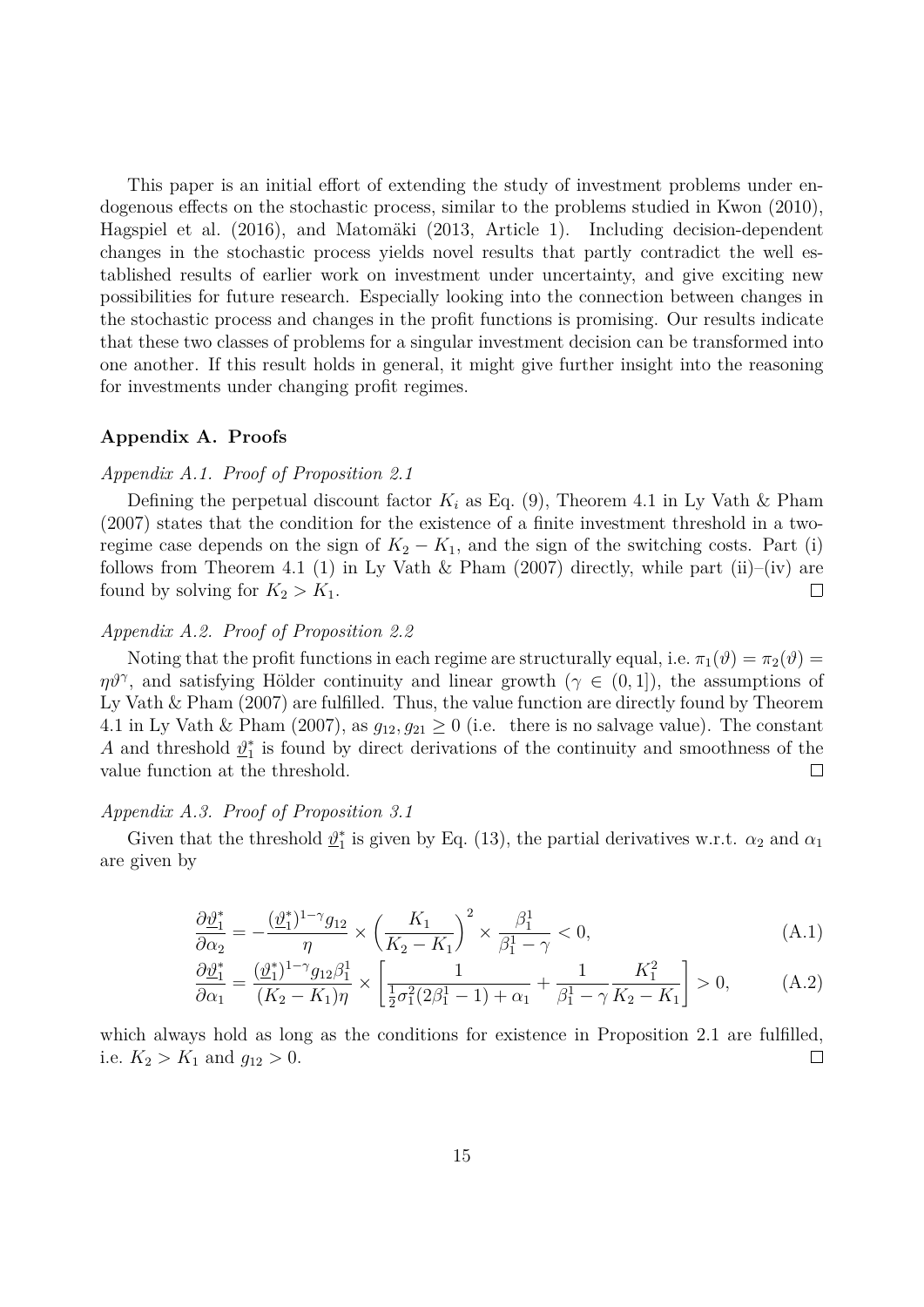*Appendix A.4. Proof of Proposition 3.2*

(i) Given that the threshold  $\mathcal{D}_1^*$  $i_1^*$  is given by Eq. (13), the partial derivatives w.r.t.  $\sigma_2$  and  $\sigma_1$  are given by

$$
\frac{\partial \underline{\vartheta}_1^*}{\partial \sigma_2} = \frac{(\underline{\vartheta}_1^*)^{1-\gamma} g_{12} (1-\gamma) \sigma_2}{\eta} \times \left(\frac{K_1}{K_2 - K_1}\right)^2 \times \frac{\beta_1^1}{\beta_1^1 - \gamma} > 0 \tag{A.3}
$$

$$
\frac{\partial \underline{\vartheta}_1^*}{\partial \sigma_1} = \frac{(\underline{\vartheta}_1^*)^{1-\gamma} g_{12} \sigma_1 \beta_1^1}{(K_2 - K_1) \eta (\beta_1^1 - \gamma)} \times \left[ \frac{\beta_1^1 - 1}{\beta_1^1 - \gamma} \times \frac{1}{\frac{1}{2} \sigma_1^2 (2\beta_1^1 - 1) + \alpha_1} - \frac{(1 - \gamma) K_1^2}{K_2 - K_1} \right]. \tag{A.4}
$$

Equation (15) arises from the bracketed term in Eq.  $(A.4)$ , which determines the sign of the derivative.

(ii) Given that the threshold  $\mathcal{D}_1^*$ <sup>\*</sup><sub>1</sub> is given by Eq. (13), and  $\sigma_1 = \sigma_2 = \sigma$  the partial derivative w.r.t.  $\sigma$  is given by

$$
\frac{\partial \underline{\vartheta}_1^*}{\partial \sigma} = \frac{(\underline{\vartheta}_1^*)^{1-\gamma} g_{12} \sigma \beta_1^1}{(K_2 - K_1) \eta(\beta_1^1 - \gamma)} \times \left[ (1 - \gamma)(K_2 + K_1) + \frac{\beta_1^1 - 1}{\beta_1^1 - \gamma} \times \frac{1}{\frac{1}{2} \sigma^2 (2\beta_1^1 - 1) + \alpha_1} \right] > 0,
$$
\n(A.5)

which always hold as long as the conditions for existence in Proposition 2.1 are fulfilled.

 $\Box$ 

# *Appendix A.5. Proof of Proposition 4.1*

Define the profit functions for each regime to be  $\pi_i(\theta(t)) = \eta_i(\theta(t))$ ,  $i = 1, 2$ , with  $\eta_2 >$  $\eta_1$ , and that the stochastic process following a geometric Brownian motion has constant parameters,  $\alpha$  and  $\sigma$ . Then the expected discounted value of producing in perpetuity in a regime *i*, for any realized value  $\vartheta$  of the process  $\theta(t)$ , is given by Eq. (8) and given as  $\hat{V}_i(\vartheta) = K \eta_i \vartheta^\gamma$ , with *K* defined as in Eq. (9). In the stopping region, the value of the firm is given by  $\hat{V}_2(\vartheta)$ , while the value in the continuation region is given by the Bellman equation

$$
rV(\vartheta)dt = \eta_1 \vartheta^{\gamma} dt + \mathbb{E}[dV(\vartheta)].
$$
\n(A.6)

Expanding the expectation using Itô's Lemma, we obtain the differential equation

$$
\frac{1}{2}\sigma^2\vartheta^2\frac{\partial^2 V(\vartheta)}{\partial\vartheta^2} + \alpha\vartheta\frac{\partial V(\vartheta)}{\partial\vartheta} - rV(\vartheta) + \eta_1\vartheta^\gamma = 0.
$$
 (A.7)

The particular solution to this second-order differential equation is given by  $V^P(\vartheta) = \hat{V}_1(\vartheta)$ , while the homogeneous part (excluding the last term) is given by  $V^H(\vartheta) = A_1 \vartheta^{\beta_1} + A_2 \vartheta^{\beta_2}$ , where  $\beta_1$  and  $\beta_2$  are the positive and negative solution to the quadratic equation  $\frac{1}{2}\sigma^2\beta(\beta -$ 1) +  $\alpha\beta - r = 0$ . The boundary condition that  $V^H(\vartheta \to 0^+) = 0$  dictates that  $A_2 = 0$ .